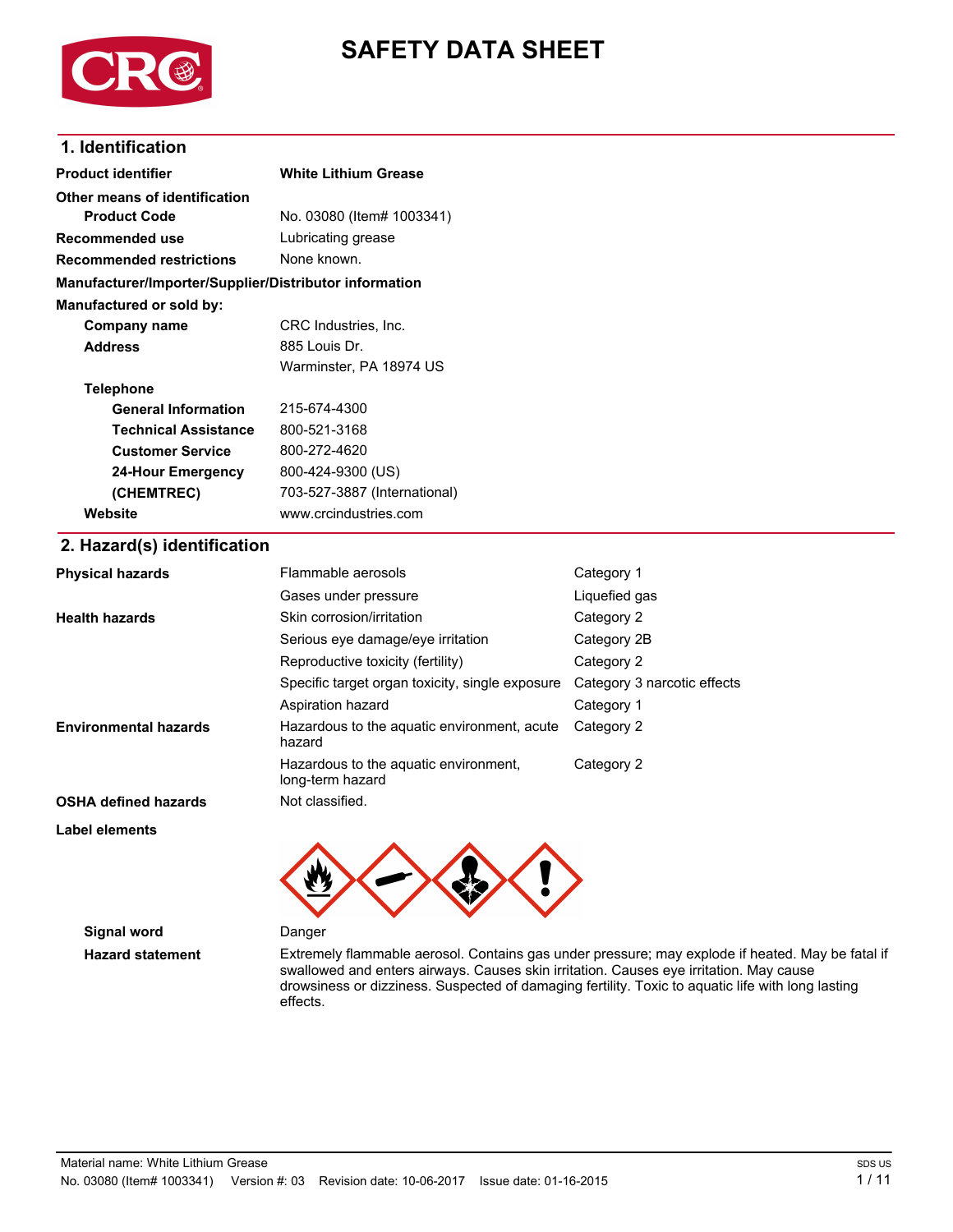| <b>Precautionary statement</b>               |                                                                                                                                                                                                                                                                                                                                                                                                                                                                                                                                                                                                                                                                                                                                                                                                                                                                                                                                                                             |
|----------------------------------------------|-----------------------------------------------------------------------------------------------------------------------------------------------------------------------------------------------------------------------------------------------------------------------------------------------------------------------------------------------------------------------------------------------------------------------------------------------------------------------------------------------------------------------------------------------------------------------------------------------------------------------------------------------------------------------------------------------------------------------------------------------------------------------------------------------------------------------------------------------------------------------------------------------------------------------------------------------------------------------------|
| <b>Prevention</b>                            | Obtain special instructions before use. Do not handle until all safety precautions have been read<br>and understood. Keep away from heat/sparks/open flames/hot surfaces. - No smoking. Do not<br>spray on an open flame or other ignition source. Pressurized container: Do not pierce or burn,<br>even after use. Do not apply while equipment is energized. Extinguish all flames, pilot lights and<br>heaters. Vapors will accumulate readily and may ignite. Use only with adequate ventilation;<br>maintain ventilation during use and until all vapors are gone. Open doors and windows or use<br>other means to ensure a fresh air supply during use and while product is drying. If you experience<br>any symptoms listed on this label, increase ventilation or leave the area. Avoid breathing mist or<br>vapor. Wash thoroughly after handling. Wear protective gloves/protective clothing/eye<br>protection/face protection. Avoid release to the environment. |
| <b>Response</b>                              | If swallowed: Immediately call a poison center/doctor. Do NOT induce vomiting. If on skin: Wash<br>with plenty of water. If skin irritation occurs: Get medical advice/attention. Take off contaminated<br>clothing and wash before reuse. If inhaled: Remove person to fresh air and keep comfortable for<br>breathing. Call a poison center/doctor if you feel unwell. If in eyes: Rinse cautiously with water for<br>several minutes. Remove contact lenses, if present and easy to do. Continue rinsing. If eye<br>irritation persists: Get medical advice/attention. If exposed or concerned: Get medical<br>advice/attention. Collect spillage.                                                                                                                                                                                                                                                                                                                       |
| <b>Storage</b>                               | Store in a well-ventilated place. Store locked up. Protect from sunlight. Do not expose to<br>temperatures exceeding 50°C/122°F. Exposure to high temperature may cause can to burst.                                                                                                                                                                                                                                                                                                                                                                                                                                                                                                                                                                                                                                                                                                                                                                                       |
| <b>Disposal</b>                              | Dispose of contents/container in accordance with local/regional/national regulations.                                                                                                                                                                                                                                                                                                                                                                                                                                                                                                                                                                                                                                                                                                                                                                                                                                                                                       |
| Hazard(s) not otherwise<br>classified (HNOC) | Static accumulating flammable liquid can become electrostatically charged even in bonded and<br>grounded equipment. Sparks may ignite liquid and vapor. May cause flash fire or explosion.                                                                                                                                                                                                                                                                                                                                                                                                                                                                                                                                                                                                                                                                                                                                                                                  |

# **3. Composition/information on ingredients**

**Mixtures**

| <b>Chemical name</b>                                      | Common name and synonyms | <b>CAS number</b> | %          |
|-----------------------------------------------------------|--------------------------|-------------------|------------|
| liquefied petroleum gas                                   |                          | 68476-86-8        | $30 - 40$  |
| 2-methylpentane                                           |                          | 107-83-5          | $20 - 30$  |
| distillates (petroleum), hydrotreated<br>heavy naphthenic |                          | 64742-52-5        | $10 - 20$  |
| naphtha (petroleum), hydrotreated<br>light                |                          | 64742-49-0        | $10 - 20$  |
| n-hexane                                                  |                          | 110-54-3          | $3 - 5$    |
| zinc oxide                                                |                          | 1314-13-2         | < 1        |
| 2,2-dimethylbutane                                        |                          | 75-83-2           | ${}_{0.3}$ |
| 2,3-dimethylbutane                                        |                          | 79-29-8           | < 0.3      |
| 3-methylpentane                                           |                          | $96-14-0$         | < 0.3      |
| calcium<br>bis(dinonylnaphthalenesulphonate)              |                          | 57855-77-3        | < 0.3      |

Specific chemical identity and/or percentage of composition has been withheld as a trade secret.

| 4. First-aid measures                                                        |                                                                                                                                                                                                                                                                       |
|------------------------------------------------------------------------------|-----------------------------------------------------------------------------------------------------------------------------------------------------------------------------------------------------------------------------------------------------------------------|
| <b>Inhalation</b>                                                            | Remove victim to fresh air and keep at rest in a position comfortable for breathing. Call a POISON<br>CENTER or doctor/physician if you feel unwell.                                                                                                                  |
| <b>Skin contact</b>                                                          | Remove contaminated clothing. Wash with plenty of soap and water. If skin irritation occurs: Get<br>medical advice/attention. Wash contaminated clothing before reuse.                                                                                                |
| Eye contact                                                                  | Immediately flush eyes with plenty of water for at least 15 minutes. Remove contact lenses, if<br>present and easy to do. Continue rinsing. If eye irritation persists: Get medical advice/attention.                                                                 |
| Ingestion                                                                    | Call a physician or poison control center immediately. Rinse mouth. Do not induce vomiting. If<br>vomiting occurs, keep head low so that stomach content doesn't get into the lungs.                                                                                  |
| <b>Most important</b><br>symptoms/effects, acute and<br>delayed              | Aspiration may cause pulmonary edema and pneumonitis. May cause drowsiness and dizziness.<br>Headache. Nausea, vomiting. Irritation of eyes. Exposed individuals may experience eye tearing,<br>redness, and discomfort. Skin irritation. May cause redness and pain. |
| Indication of immediate<br>medical attention and special<br>treatment needed | Provide general supportive measures and treat symptomatically. Keep victim under observation.<br>Symptoms may be delayed.                                                                                                                                             |
| <b>General information</b>                                                   | IF exposed or concerned: Get medical advice/attention. Ensure that medical personnel are aware<br>of the material(s) involved, and take precautions to protect themselves. Show this safety data<br>sheet to the doctor in attendance.                                |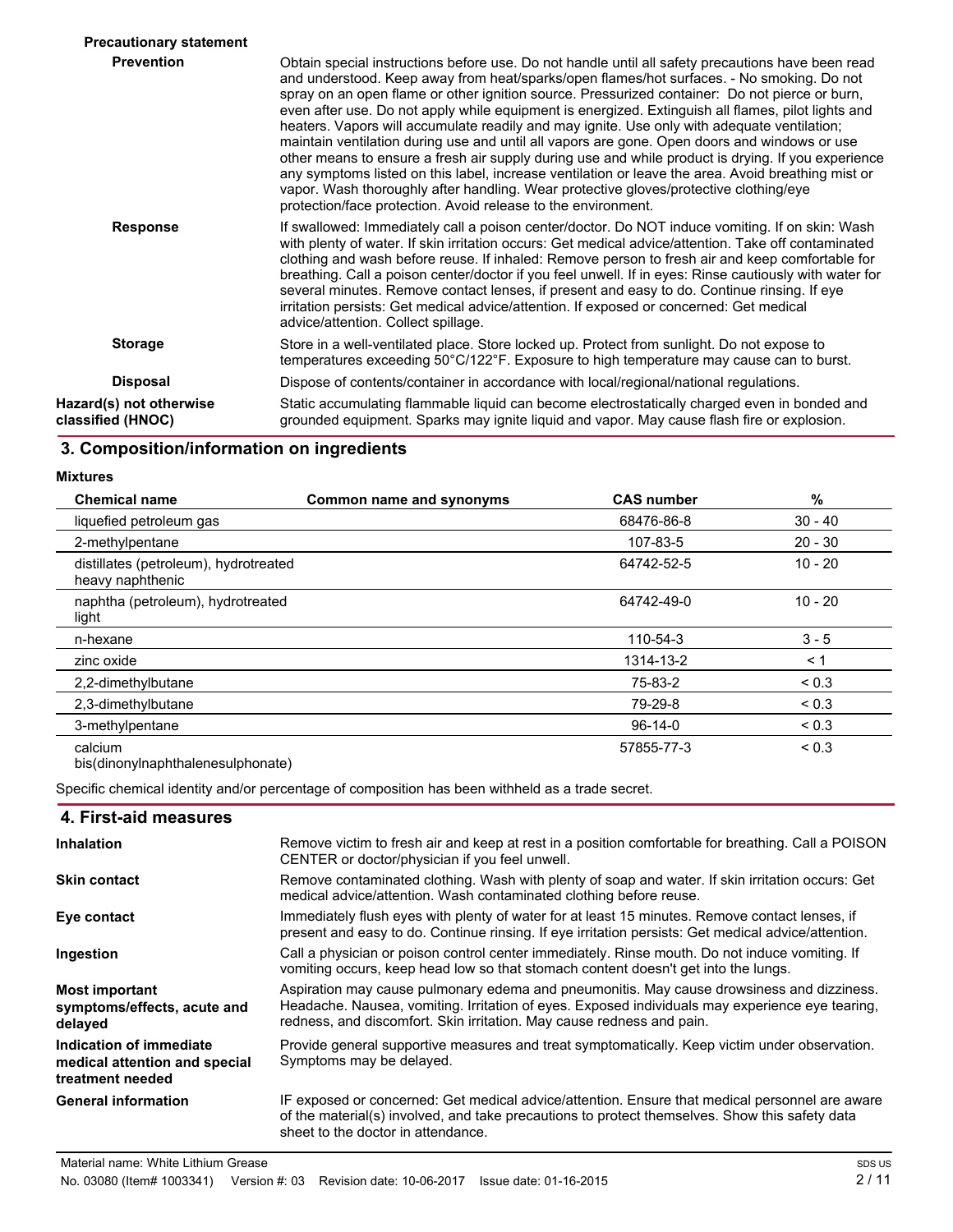| 5. Fire-fighting measures                                                 |                                                                                                                                                                                                                                                                                                                                                                                                                                                                                                                                                                                                                                                                                 |
|---------------------------------------------------------------------------|---------------------------------------------------------------------------------------------------------------------------------------------------------------------------------------------------------------------------------------------------------------------------------------------------------------------------------------------------------------------------------------------------------------------------------------------------------------------------------------------------------------------------------------------------------------------------------------------------------------------------------------------------------------------------------|
| Suitable extinguishing media                                              | Water fog. Foam. Carbon dioxide (CO2). Dry chemical powder, carbon dioxide, sand or earth may<br>be used for small fires only.                                                                                                                                                                                                                                                                                                                                                                                                                                                                                                                                                  |
| Unsuitable extinguishing<br>media                                         | Do not use water jet as an extinguisher, as this will spread the fire.                                                                                                                                                                                                                                                                                                                                                                                                                                                                                                                                                                                                          |
| Specific hazards arising from<br>the chemical                             | Contents under pressure. Pressurized container may rupture when exposed to heat or flame. This<br>product is a poor conductor of electricity and can become electrostatically charged. If sufficient<br>charge is accumulated, ignition of flammable mixtures can occur. Static electricity accumulation<br>may be significantly increased by the presence of small quantities of water or other contaminants.<br>Material will float and may ignite on surface of water. During fire, gases hazardous to health may<br>be formed.                                                                                                                                              |
| Special protective equipment<br>and precautions for firefighters          | Firefighters must use standard protective equipment including flame retardant coat, helmet with<br>face shield, gloves, rubber boots, and in enclosed spaces, SCBA.                                                                                                                                                                                                                                                                                                                                                                                                                                                                                                             |
| <b>Fire-fighting</b><br>equipment/instructions                            | In case of fire: Stop leak if safe to do so. Move containers from fire area if you can do so without<br>risk. Containers should be cooled with water to prevent vapor pressure build up.                                                                                                                                                                                                                                                                                                                                                                                                                                                                                        |
| <b>General fire hazards</b>                                               | Extremely flammable aerosol. Contents under pressure. Pressurized container may rupture when<br>exposed to heat or flame.                                                                                                                                                                                                                                                                                                                                                                                                                                                                                                                                                       |
| 6. Accidental release measures                                            |                                                                                                                                                                                                                                                                                                                                                                                                                                                                                                                                                                                                                                                                                 |
| Personal precautions,<br>protective equipment and<br>emergency procedures | Keep unnecessary personnel away. Keep people away from and upwind of spill/leak. Remove all<br>possible sources of ignition in the surrounding area. Keep out of low areas. Many gases are<br>heavier than air and will spread along ground and collect in low or confined areas (sewers,<br>basements, tanks). Wear appropriate protective equipment and clothing during clean-up. Avoid<br>breathing mist or vapor. Emergency personnel need self-contained breathing equipment. Do not<br>touch damaged containers or spilled material unless wearing appropriate protective clothing.<br>Ventilate closed spaces before entering them. Use appropriate containment to avoid |

contained. For personal protection, see section 8 of the SDS.

#### **7. Handling and storage**

**Methods and materials for containment and cleaning up**

**Environmental precautions**

Obtain special instructions before use. Do not handle until all safety precautions have been read and understood. Minimize fire risks from flammable and combustible materials (including combustible dust and static accumulating liquids) or dangerous reactions with incompatible materials. Pressurized container: Do not pierce or burn, even after use. Do not use if spray button is missing or defective. Do not spray on a naked flame or any other incandescent material. Do not smoke while using or until sprayed surface is thoroughly dry. Do not cut, weld, solder, drill, grind, or expose containers to heat, flame, sparks, or other sources of ignition. Use caution around energized equipment. The metal container will conduct electricity if it contacts a live source. This may result in injury to the user from electrical shock and/or flash fire. Protect containers from physical damage; do not drag, roll, slide, or drop. When moving containers, even for short distances, use a cart (trolley, hand truck, etc.) designed to transport containers. Avoid breathing mist or vapor. Avoid contact with eyes, skin, and clothing. Avoid prolonged exposure. Pregnant or breastfeeding women must not handle this product. Should be handled in closed systems, if possible. Use only in well-ventilated areas. Wear appropriate personal protective equipment. Wash hands thoroughly after handling. Avoid release to the environment. Observe good industrial hygiene practices. For product usage instructions, see the product label. **Precautions for safe handling** Level 3 Aerosol. Pressurized container. Protect from sunlight and do not expose to temperatures exceeding 50°C/122 °F. Do not puncture, incinerate or crush. Do not handle or store near an open flame, **Conditions for safe storage, including any incompatibilities**

heat or other sources of ignition. This material can accumulate static charge which may cause spark and become an ignition source. Avoid spark promoters. These alone may be insufficient to remove static electricity. Store in a well-ventilated place. Store away from incompatible materials (see Section 10 of the SDS).

environmental contamination. Local authorities should be advised if significant spillages cannot be

Eliminate all ignition sources (no smoking, flares, sparks, or flames in immediate area). Keep combustibles (wood, paper, oil, etc.) away from spilled material. The product is immiscible with water and will spread on the water surface. Prevent product from entering drains. Stop the flow of material, if this is without risk. Wipe up with absorbent material (e.g. cloth, fleece). Clean surface thoroughly to remove residual contamination. For waste disposal, see section 13 of the SDS.

Avoid release to the environment. Inform appropriate managerial or supervisory personnel of all environmental releases. Prevent further leakage or spillage if safe to do so. Avoid discharge into drains, water courses or onto the ground. Use appropriate containment to avoid environmental

contamination.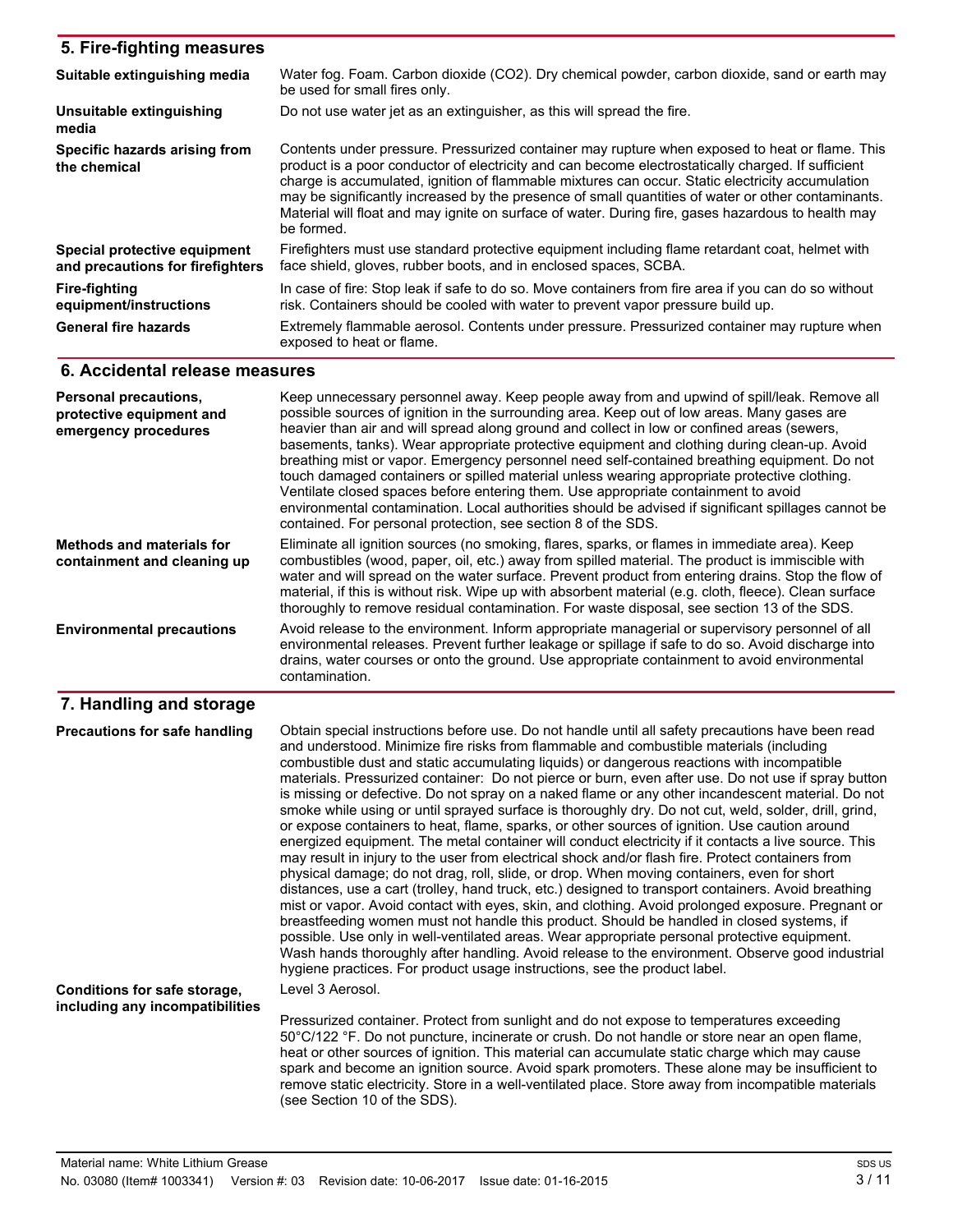### **8. Exposure controls/personal protection**

#### **Occupational exposure limits**

The following constituents are the only constituents of the product which have a PEL, TLV or other recommended exposure limit. At this time, the other constituents have no known exposure limits.

| US. OSHA Table Z-1 Limits for Air Contaminants (29 CFR 1910.1000)<br><b>Components</b> | <b>Type</b> | Value                                    | Form                                         |
|----------------------------------------------------------------------------------------|-------------|------------------------------------------|----------------------------------------------|
| distillates (petroleum),<br>hydrotreated heavy<br>naphthenic (CAS<br>64742-52-5)       | PEL         | $5$ mg/m $3$                             | Mist.                                        |
|                                                                                        |             | 2000 mg/m3<br>500 ppm                    |                                              |
| naphtha (petroleum),<br>hydrotreated light (CAS<br>64742-49-0)                         | PEL         | 400 mg/m3                                |                                              |
|                                                                                        |             | 100 ppm                                  |                                              |
| n-hexane (CAS 110-54-3)                                                                | <b>PEL</b>  | 1800 mg/m3<br>500 ppm                    |                                              |
| zinc oxide (CAS 1314-13-2)                                                             | <b>PEL</b>  | $5$ mg/m $3$<br>$5$ mg/m $3$<br>15 mg/m3 | Respirable fraction.<br>Fume.<br>Total dust. |
| <b>US. ACGIH Threshold Limit Values</b>                                                |             |                                          |                                              |
| <b>Components</b>                                                                      | <b>Type</b> | Value                                    | Form                                         |
| 2,2-dimethylbutane (CAS<br>$75-83-2)$                                                  | <b>STEL</b> | 1000 ppm                                 |                                              |
|                                                                                        | <b>TWA</b>  | 500 ppm                                  |                                              |
| 2,3-dimethylbutane (CAS<br>79-29-8)                                                    | <b>STEL</b> | 1000 ppm                                 |                                              |
|                                                                                        | <b>TWA</b>  | 500 ppm                                  |                                              |
| 2-methylpentane (CAS<br>$107-83-5$                                                     | <b>STEL</b> | 1000 ppm                                 |                                              |
|                                                                                        | <b>TWA</b>  | 500 ppm                                  |                                              |
| 3-methylpentane (CAS<br>$96-14-0)$                                                     | <b>STEL</b> | 1000 ppm                                 |                                              |
|                                                                                        | <b>TWA</b>  | 500 ppm                                  |                                              |
| distillates (petroleum),<br>hydrotreated heavy<br>naphthenic (CAS<br>64742-52-5)       | <b>TWA</b>  | $5$ mg/m $3$                             | Inhalable fraction.                          |
| n-hexane (CAS 110-54-3)                                                                | <b>TWA</b>  | 50 ppm                                   |                                              |
| zinc oxide (CAS 1314-13-2)                                                             | <b>STEL</b> | 10 mg/m3                                 | Respirable fraction.                         |
|                                                                                        | <b>TWA</b>  | $2$ mg/m $3$                             | Respirable fraction.                         |
| US. NIOSH: Pocket Guide to Chemical Hazards                                            |             |                                          |                                              |
| <b>Components</b>                                                                      | <b>Type</b> | Value                                    | Form                                         |
| 2,2-dimethylbutane (CAS<br>$75-83-2)$                                                  | Ceiling     | 1800 mg/m3                               |                                              |
|                                                                                        |             | 510 ppm                                  |                                              |
|                                                                                        | <b>TWA</b>  | 350 mg/m3                                |                                              |
| 2,3-dimethylbutane (CAS                                                                | Ceiling     | 100 ppm<br>1800 mg/m3                    |                                              |
| 79-29-8)                                                                               |             | 510 ppm                                  |                                              |
|                                                                                        | <b>TWA</b>  | 350 mg/m3                                |                                              |
|                                                                                        |             | 100 ppm                                  |                                              |
| 2-methylpentane (CAS                                                                   | Ceiling     | 1800 mg/m3                               |                                              |
| $107 - 83 - 5$                                                                         |             | 510 ppm                                  |                                              |
|                                                                                        | <b>TWA</b>  | 350 mg/m3                                |                                              |
|                                                                                        |             | 100 ppm                                  |                                              |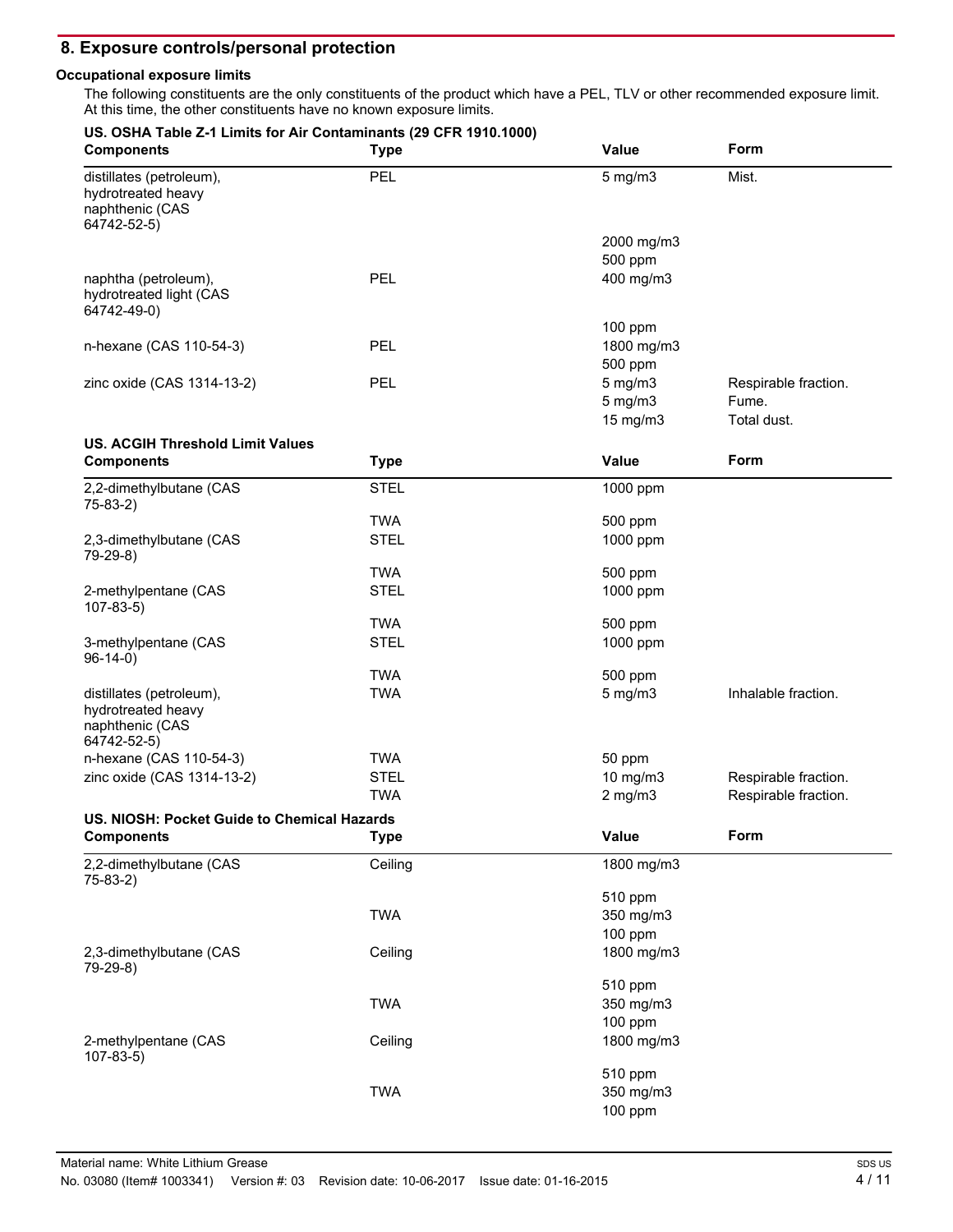# **US. NIOSH: Pocket Guide to Chemical Hazards**

| <b>Components</b>                                              | <b>Type</b> | Value            | Form  |
|----------------------------------------------------------------|-------------|------------------|-------|
| 3-methylpentane (CAS<br>$96-14-0$                              | Ceiling     | 1800 mg/m3       |       |
|                                                                |             | 510 ppm          |       |
|                                                                | <b>TWA</b>  | 350 mg/m3        |       |
|                                                                |             | $100$ ppm        |       |
| distillates (petroleum),<br>hydrotreated heavy                 | Ceiling     | 1800 mg/m3       |       |
| naphthenic (CAS                                                |             |                  |       |
| 64742-52-5)                                                    |             |                  |       |
|                                                                | <b>STEL</b> | 10 $mg/m3$       | Mist. |
|                                                                | <b>TWA</b>  | $5 \text{ mg/m}$ | Mist. |
| naphtha (petroleum),<br>hydrotreated light (CAS<br>64742-49-0) | TWA         | 400 mg/m3        |       |
|                                                                |             | $100$ ppm        |       |
| n-hexane (CAS 110-54-3)                                        | <b>TWA</b>  | 180 mg/m3        |       |
|                                                                |             | 50 ppm           |       |
| zinc oxide (CAS 1314-13-2)                                     | Ceiling     | 15 mg/m $3$      | Dust. |
|                                                                | <b>STEL</b> | 10 mg/m $3$      | Fume. |
|                                                                | <b>TWA</b>  | $5$ mg/m $3$     | Fume. |
|                                                                |             | $5$ mg/m $3$     | Dust. |

#### **Biological limit values**

| <b>ACGIH Biological Exposure Indices</b>                                     |                                                               |                                           |                                   |                                                                                                                                                                                                                                                                                                                                                                                                                                                                                             |
|------------------------------------------------------------------------------|---------------------------------------------------------------|-------------------------------------------|-----------------------------------|---------------------------------------------------------------------------------------------------------------------------------------------------------------------------------------------------------------------------------------------------------------------------------------------------------------------------------------------------------------------------------------------------------------------------------------------------------------------------------------------|
| <b>Components</b>                                                            | Value                                                         | <b>Determinant</b>                        | <b>Specimen</b>                   | <b>Sampling Time</b>                                                                                                                                                                                                                                                                                                                                                                                                                                                                        |
| n-hexane (CAS 110-54-3)                                                      | $0.4$ mg/l                                                    | 2,5-Hexanedio<br>n, without<br>hydrolysis | Urine                             | $\star$                                                                                                                                                                                                                                                                                                                                                                                                                                                                                     |
| * - For sampling details, please see the source document.                    |                                                               |                                           |                                   |                                                                                                                                                                                                                                                                                                                                                                                                                                                                                             |
| <b>Exposure guidelines</b>                                                   |                                                               |                                           |                                   |                                                                                                                                                                                                                                                                                                                                                                                                                                                                                             |
| US - California OELs: Skin designation                                       |                                                               |                                           |                                   |                                                                                                                                                                                                                                                                                                                                                                                                                                                                                             |
| n-hexane (CAS 110-54-3)<br>US ACGIH Threshold Limit Values: Skin designation |                                                               |                                           | Can be absorbed through the skin. |                                                                                                                                                                                                                                                                                                                                                                                                                                                                                             |
| n-hexane (CAS 110-54-3)                                                      |                                                               |                                           | Can be absorbed through the skin. |                                                                                                                                                                                                                                                                                                                                                                                                                                                                                             |
| Appropriate engineering<br>controls                                          |                                                               |                                           |                                   | Good general ventilation (typically 10 air changes per hour) should be used. Ventilation rates<br>should be matched to conditions. If applicable, use process enclosures, local exhaust ventilation,<br>or other engineering controls to maintain airborne levels below recommended exposure limits. If<br>exposure limits have not been established, maintain airborne levels to an acceptable level. Provide<br>eyewash station. Eye wash fountain and emergency showers are recommended. |
| Individual protection measures, such as personal protective equipment        |                                                               |                                           |                                   |                                                                                                                                                                                                                                                                                                                                                                                                                                                                                             |
| <b>Eye/face protection</b>                                                   | Wear safety glasses with side shields (or goggles).           |                                           |                                   |                                                                                                                                                                                                                                                                                                                                                                                                                                                                                             |
| <b>Skin protection</b>                                                       |                                                               |                                           |                                   |                                                                                                                                                                                                                                                                                                                                                                                                                                                                                             |
| <b>Hand protection</b>                                                       |                                                               |                                           |                                   | Wear protective gloves such as: Nitrile. Polyvinyl chloride (PVC). Viton/butyl.                                                                                                                                                                                                                                                                                                                                                                                                             |
| Other                                                                        | Wear appropriate chemical resistant clothing.                 |                                           |                                   |                                                                                                                                                                                                                                                                                                                                                                                                                                                                                             |
| <b>Respiratory protection</b>                                                | determine actual employee exposure levels.                    |                                           |                                   | If engineering controls are not feasible or if exposure exceeds the applicable exposure limits, use a<br>NIOSH-approved cartridge respirator with an organic vapor cartridge. Use a self-contained<br>breathing apparatus in confined spaces and for emergencies. Air monitoring is needed to                                                                                                                                                                                               |
| <b>Thermal hazards</b>                                                       | Wear appropriate thermal protective clothing, when necessary. |                                           |                                   |                                                                                                                                                                                                                                                                                                                                                                                                                                                                                             |
| General hygiene<br>considerations                                            | contaminants.                                                 |                                           |                                   | Observe any medical surveillance requirements. When using do not smoke. Always observe good<br>personal hygiene measures, such as washing after handling the material and before eating,<br>drinking, and/or smoking. Routinely wash work clothing and protective equipment to remove                                                                                                                                                                                                       |

# **9. Physical and chemical properties**

#### **Appearance**

| <b>Physical state</b> | Liquid. |
|-----------------------|---------|
|-----------------------|---------|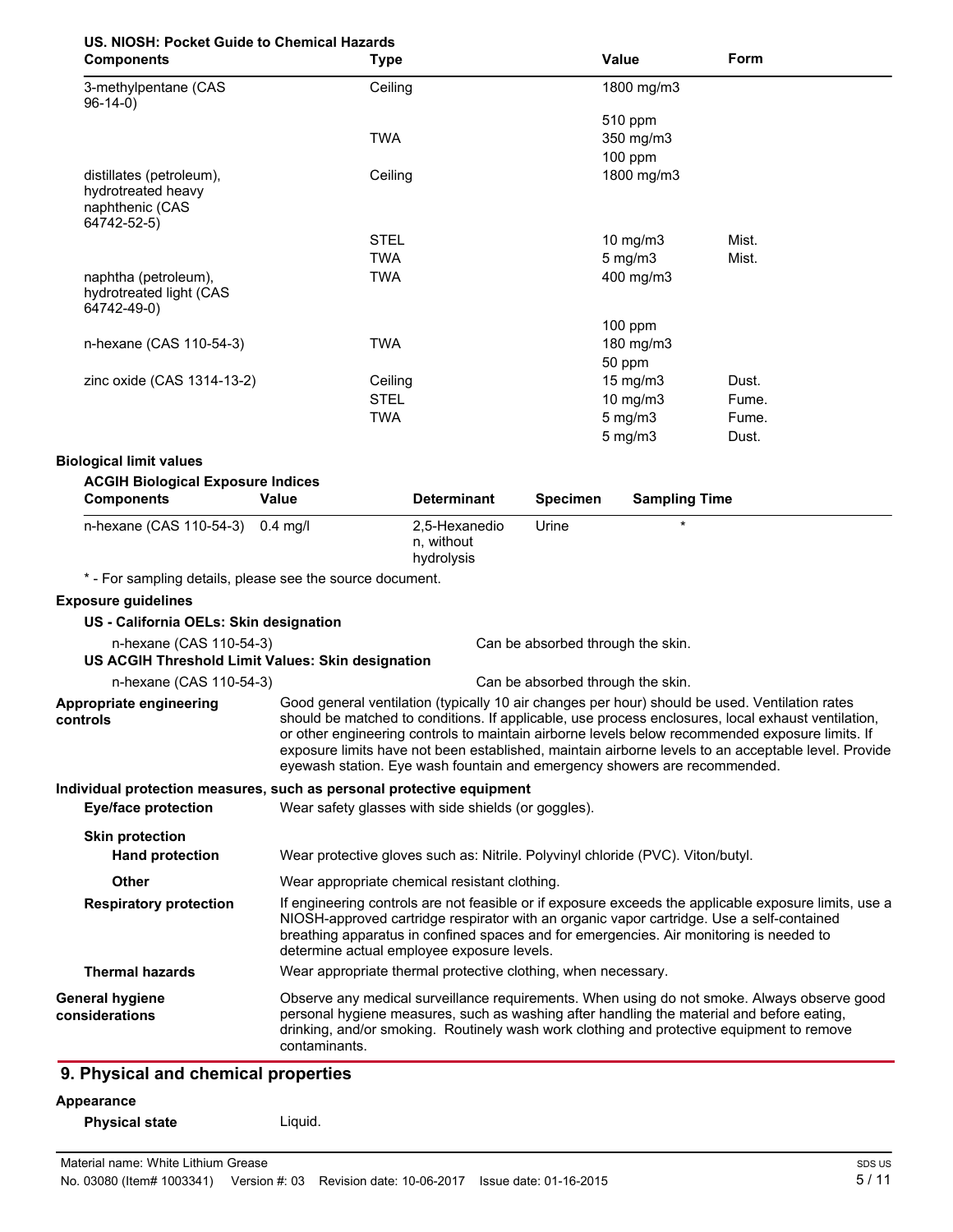| Form                                              | Aerosol. Grease.                                                       |
|---------------------------------------------------|------------------------------------------------------------------------|
| Color                                             | Off-white.                                                             |
| Odor                                              | Solvent.                                                               |
| <b>Odor threshold</b>                             | Not available.                                                         |
| рH                                                | Not available.                                                         |
| Melting point/freezing point                      | -244.7 °F (-153.7 °C) estimated                                        |
| Initial boiling point and boiling<br>range        | 118.4 $\degree$ F (48 $\degree$ C) estimated                           |
| <b>Flash point</b>                                | < $0 \text{ }^{\circ}$ F (< -17.8 $\text{ }^{\circ}$ C) Tag Closed Cup |
| <b>Evaporation rate</b>                           | Fast.                                                                  |
| Flammability (solid, gas)                         | Not available.                                                         |
| Upper/lower flammability or explosive limits      |                                                                        |
| <b>Flammability limit - lower</b><br>(%)          | 1 % estimated                                                          |
| <b>Flammability limit - upper</b><br>(%)          | 8 % estimated                                                          |
| Vapor pressure                                    | 2377.8 hPa estimated                                                   |
| Vapor density                                     | $> 1$ (air = 1)                                                        |
| <b>Relative density</b>                           | 0.64 estimated                                                         |
| <b>Solubility (water)</b>                         | Insoluble.                                                             |
| <b>Partition coefficient</b><br>(n-octanol/water) | Not available.                                                         |
| <b>Auto-ignition temperature</b>                  | 437 °F (225 °C) estimated                                              |
| <b>Decomposition temperature</b>                  | Not available.                                                         |
| <b>Viscosity (kinematic)</b>                      | Not available.                                                         |
| <b>Percent volatile</b>                           | 98.4 % estimated                                                       |

# **10. Stability and reactivity**

| <b>Reactivity</b>                            | The product is stable and non-reactive under normal conditions of use, storage and transport. |
|----------------------------------------------|-----------------------------------------------------------------------------------------------|
| <b>Chemical stability</b>                    | Material is stable under normal conditions.                                                   |
| <b>Possibility of hazardous</b><br>reactions | No dangerous reaction known under conditions of normal use.                                   |
| <b>Conditions to avoid</b>                   | Heat, flames and sparks. Contact with incompatible materials.                                 |
| Incompatible materials                       | Strong oxidizing agents.                                                                      |
| <b>Hazardous decomposition</b><br>products   | No hazardous decomposition products are known.                                                |

# **11. Toxicological information**

#### **Information on likely routes of exposure**

| <b>Inhalation</b>                                                                  | May cause drowsiness and dizziness. Headache. Nausea, vomiting. Prolonged inhalation may be<br>harmful.                                                                                                                                                               |
|------------------------------------------------------------------------------------|-----------------------------------------------------------------------------------------------------------------------------------------------------------------------------------------------------------------------------------------------------------------------|
| <b>Skin contact</b>                                                                | Causes skin irritation.                                                                                                                                                                                                                                               |
| Eye contact                                                                        | Causes eye irritation.                                                                                                                                                                                                                                                |
| Ingestion                                                                          | Droplets of the product aspirated into the lungs through ingestion or vomiting may cause a serious<br>chemical pneumonia.                                                                                                                                             |
| Symptoms related to the<br>physical, chemical and<br>toxicological characteristics | Aspiration may cause pulmonary edema and pneumonitis. May cause drowsiness and dizziness.<br>Headache. Nausea, vomiting. Irritation of eyes. Exposed individuals may experience eye tearing,<br>redness, and discomfort. Skin irritation. May cause redness and pain. |
| Information on toxicological effects                                               |                                                                                                                                                                                                                                                                       |
| <b>Acute toxicity</b>                                                              | May be fatal if swallowed and enters airways.                                                                                                                                                                                                                         |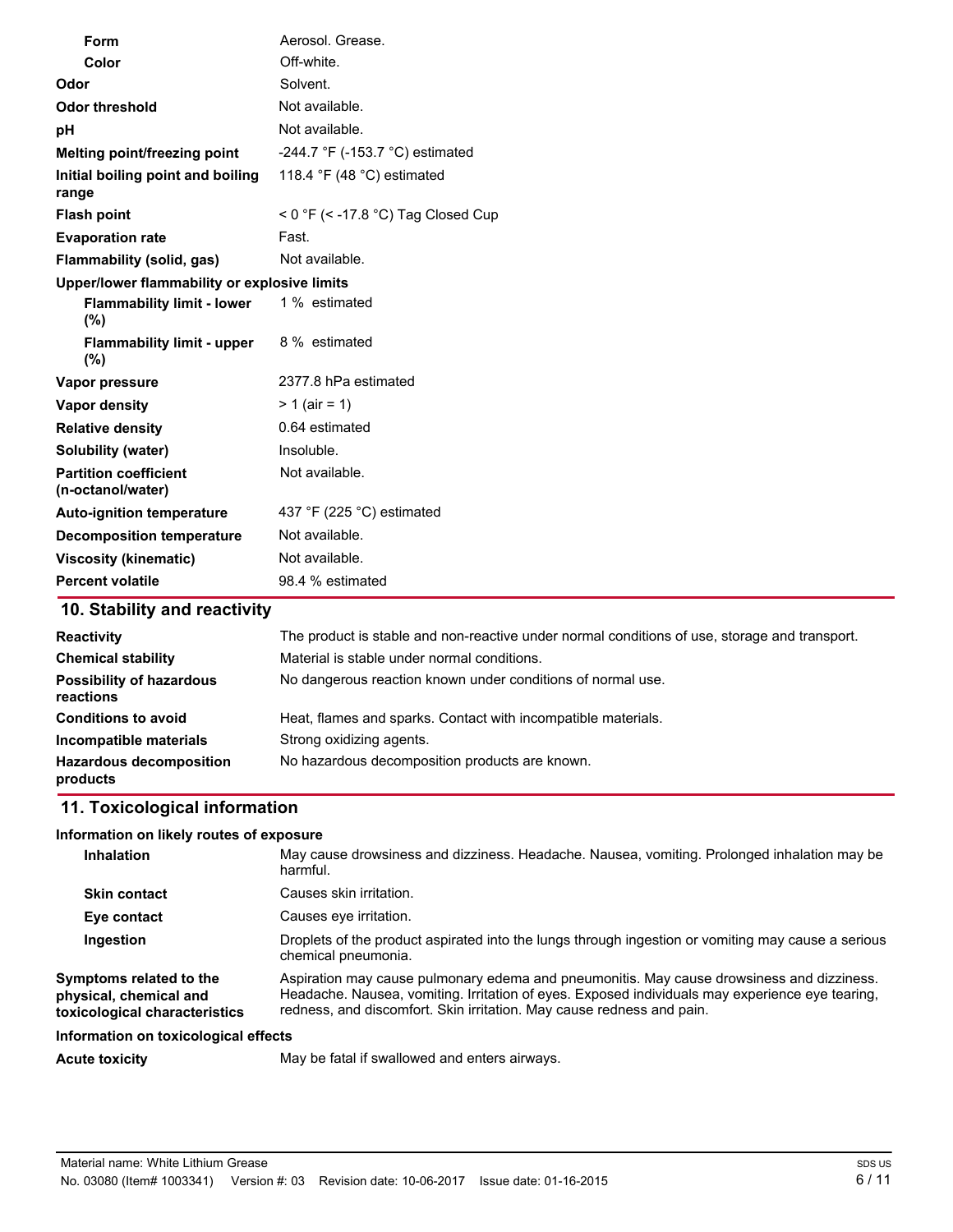| <b>Components</b>                                          | <b>Species</b>                                                                                                                                                   | <b>Test Results</b> |
|------------------------------------------------------------|------------------------------------------------------------------------------------------------------------------------------------------------------------------|---------------------|
| calcium bis(dinonylnaphthalenesulphonate) (CAS 57855-77-3) |                                                                                                                                                                  |                     |
| <b>Acute</b>                                               |                                                                                                                                                                  |                     |
| Dermal                                                     |                                                                                                                                                                  |                     |
| LD50                                                       | Rabbit                                                                                                                                                           | > 20 g/kg           |
| Oral                                                       |                                                                                                                                                                  |                     |
| LD50                                                       | Rat                                                                                                                                                              | > 5000 mg/kg        |
|                                                            | distillates (petroleum), hydrotreated heavy naphthenic (CAS 64742-52-5)                                                                                          |                     |
| <u>Acute</u>                                               |                                                                                                                                                                  |                     |
| Dermal                                                     | Rabbit                                                                                                                                                           |                     |
| LD50                                                       |                                                                                                                                                                  | > 2000 mg/kg        |
| Oral<br>LD50                                               | Rat                                                                                                                                                              |                     |
|                                                            |                                                                                                                                                                  | > 5000 mg/kg        |
| naphtha (petroleum), hydrotreated light (CAS 64742-49-0)   |                                                                                                                                                                  |                     |
| <u>Acute</u><br>Dermal                                     |                                                                                                                                                                  |                     |
| LD50                                                       | Rabbit                                                                                                                                                           | > 2000 mg/kg        |
| n-hexane (CAS 110-54-3)                                    |                                                                                                                                                                  |                     |
| <b>Acute</b>                                               |                                                                                                                                                                  |                     |
| Dermal                                                     |                                                                                                                                                                  |                     |
| LD50                                                       | Rabbit                                                                                                                                                           | > 1300 mg/kg        |
| Oral                                                       |                                                                                                                                                                  |                     |
| LD50                                                       | Rat                                                                                                                                                              | 15840 mg/kg         |
| zinc oxide (CAS 1314-13-2)                                 |                                                                                                                                                                  |                     |
| <u>Acute</u>                                               |                                                                                                                                                                  |                     |
| Oral                                                       |                                                                                                                                                                  |                     |
| LD50                                                       | Rat                                                                                                                                                              | > 5000 mg/kg        |
|                                                            | * Estimates for product may be based on additional component data not shown.                                                                                     |                     |
| <b>Skin corrosion/irritation</b>                           | Causes skin irritation.                                                                                                                                          |                     |
| Serious eye damage/eye<br>irritation                       | Causes eye irritation.                                                                                                                                           |                     |
| <b>Respiratory sensitization</b>                           | Not a respiratory sensitizer.                                                                                                                                    |                     |
| <b>Skin sensitization</b>                                  | This product is not expected to cause skin sensitization.                                                                                                        |                     |
| Germ cell mutagenicity                                     | No data available to indicate product or any components present at greater than 0.1% are<br>mutagenic or genotoxic.                                              |                     |
| Carcinogenicity                                            | Not classifiable as to carcinogenicity to humans.                                                                                                                |                     |
| IARC Monographs. Overall Evaluation of Carcinogenicity     |                                                                                                                                                                  |                     |
| Not listed.                                                | OSHA Specifically Regulated Substances (29 CFR 1910.1001-1050)                                                                                                   |                     |
| Not regulated.                                             |                                                                                                                                                                  |                     |
| Not listed.                                                | US. National Toxicology Program (NTP) Report on Carcinogens                                                                                                      |                     |
| <b>Reproductive toxicity</b>                               | Suspected of damaging fertility.                                                                                                                                 |                     |
| Specific target organ toxicity -                           | May cause drowsiness and dizziness.                                                                                                                              |                     |
| single exposure                                            |                                                                                                                                                                  |                     |
| Specific target organ toxicity -<br>repeated exposure      | Not classified.                                                                                                                                                  |                     |
| <b>Aspiration hazard</b>                                   | May be fatal if swallowed and enters airways. If aspirated into lungs during swallowing or vomiting,<br>may cause chemical pneumonia, pulmonary injury or death. |                     |
| <b>Chronic effects</b>                                     | Prolonged inhalation may be harmful.                                                                                                                             |                     |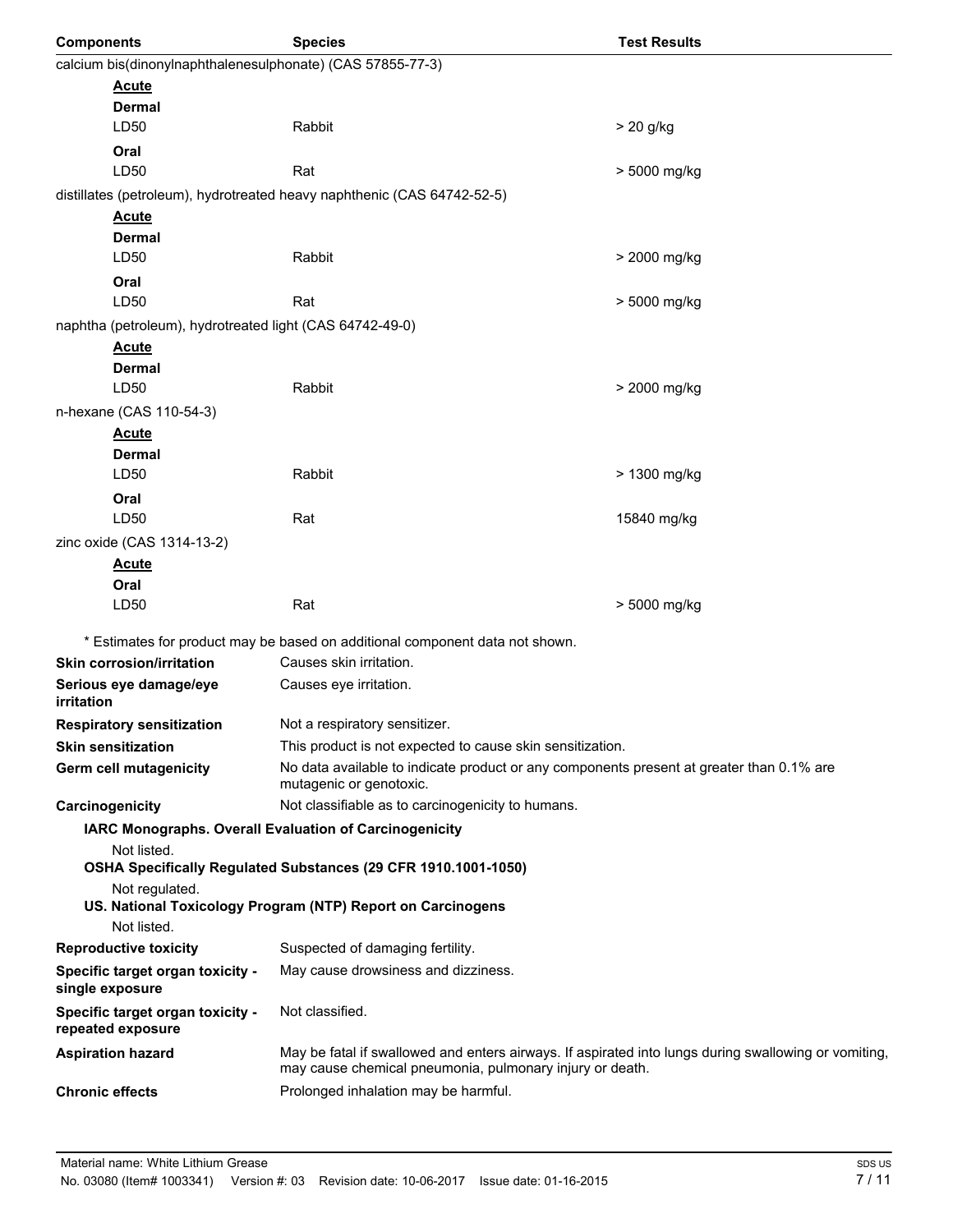### **12. Ecological information**

| <b>Ecotoxicity</b>                                       |             | Toxic to aquatic life with long lasting effects.                             |                       |
|----------------------------------------------------------|-------------|------------------------------------------------------------------------------|-----------------------|
| <b>Components</b>                                        |             | <b>Species</b>                                                               | <b>Test Results</b>   |
| 2-methylpentane (CAS 107-83-5)                           |             |                                                                              |                       |
| <b>Aquatic</b>                                           |             |                                                                              |                       |
| Acute                                                    |             |                                                                              |                       |
| Crustacea                                                | <b>EC50</b> | Daphnia                                                                      | 1 - 10 mg/l, 48 hours |
| Fish                                                     | <b>LC50</b> | Fish                                                                         | 1 - 10 mg/l, 96 hours |
|                                                          |             | distillates (petroleum), hydrotreated heavy naphthenic (CAS 64742-52-5)      |                       |
| <b>Aquatic</b>                                           |             |                                                                              |                       |
| Crustacea                                                | EC50        | Water flea (Daphnia magna)                                                   | 1000 mg/l, 48 hours   |
| Fish                                                     | <b>LC50</b> | Rainbow trout, donaldson trout<br>(Oncorhynchus mykiss)                      | 5000 mg/l, 96 hours   |
| naphtha (petroleum), hydrotreated light (CAS 64742-49-0) |             |                                                                              |                       |
| <b>Aquatic</b>                                           |             |                                                                              |                       |
| Acute                                                    |             |                                                                              |                       |
| Crustacea                                                | EC50        | Daphnia                                                                      | 1 - 10 mg/l, 48 hours |
| Fish                                                     | <b>LC50</b> | Fish                                                                         | 1 - 10 mg/l, 96 hours |
| n-hexane (CAS 110-54-3)                                  |             |                                                                              |                       |
| <b>Aquatic</b>                                           |             |                                                                              |                       |
| Fish                                                     | <b>LC50</b> | Fathead minnow (Pimephales promelas) 2.101 - 2.981 mg/l, 96 hours            |                       |
| zinc oxide (CAS 1314-13-2)                               |             |                                                                              |                       |
| <b>Aquatic</b>                                           |             |                                                                              |                       |
| Acute                                                    |             |                                                                              |                       |
| Crustacea                                                | <b>EC50</b> | Water flea (Daphnia magna)                                                   | 0.098 mg/l, 48 hours  |
| Fish                                                     | <b>LC50</b> | Rainbow trout, donaldson trout<br>(Oncorhynchus mykiss)                      | 1.1 mg/l, 96 hours    |
|                                                          |             | * Estimates for product may be based on additional component data not shown. |                       |
| <b>Persistence and degradability</b>                     |             |                                                                              |                       |
| <b>Bioaccumulative potential</b>                         |             |                                                                              |                       |
| Partition coefficient n-octanol / water (log Kow)        |             |                                                                              |                       |
| 2,2-dimethylbutane                                       |             | 3.82                                                                         |                       |
| 2,3-dimethylbutane                                       |             | 3.42                                                                         |                       |
| 2-methylpentane                                          |             | 3.74                                                                         |                       |
| 3-methylpentane                                          |             | 3.6                                                                          |                       |
| n-hexane                                                 |             | 3.9                                                                          |                       |
| <b>Bioconcentration factor (BCF)</b>                     |             |                                                                              |                       |
| naphtha (petroleum), hydrotreated light                  |             | 10 - 25000<br>60690                                                          |                       |
| zinc oxide                                               |             |                                                                              |                       |

**Mobility in soil** No data available.

**Other adverse effects** No other adverse environmental effects (e.g. ozone depletion, photochemical ozone creation potential, endocrine disruption, global warming potential) are expected from this component.

#### **13. Disposal considerations**

| Disposal of waste from<br>residues / unused products | If discarded, this product is considered a RCRA ignitable waste, D001. Collect and reclaim or<br>dispose in sealed containers at licensed waste disposal site. Contents under pressure. Do not<br>puncture, incinerate or crush. Do not allow this material to drain into sewers/water supplies. Do not<br>contaminate ponds, waterways or ditches with chemical or used container. Dispose in accordance<br>with all applicable regulations. |
|------------------------------------------------------|-----------------------------------------------------------------------------------------------------------------------------------------------------------------------------------------------------------------------------------------------------------------------------------------------------------------------------------------------------------------------------------------------------------------------------------------------|
| Hazardous waste code                                 | D001: Waste Flammable material with a flash point <140 F                                                                                                                                                                                                                                                                                                                                                                                      |
| Contaminated packaging                               | Since emptied containers may retain product residue, follow label warnings even after container is<br>emptied. Empty containers should be taken to an approved waste handling site for recycling or<br>disposal.                                                                                                                                                                                                                              |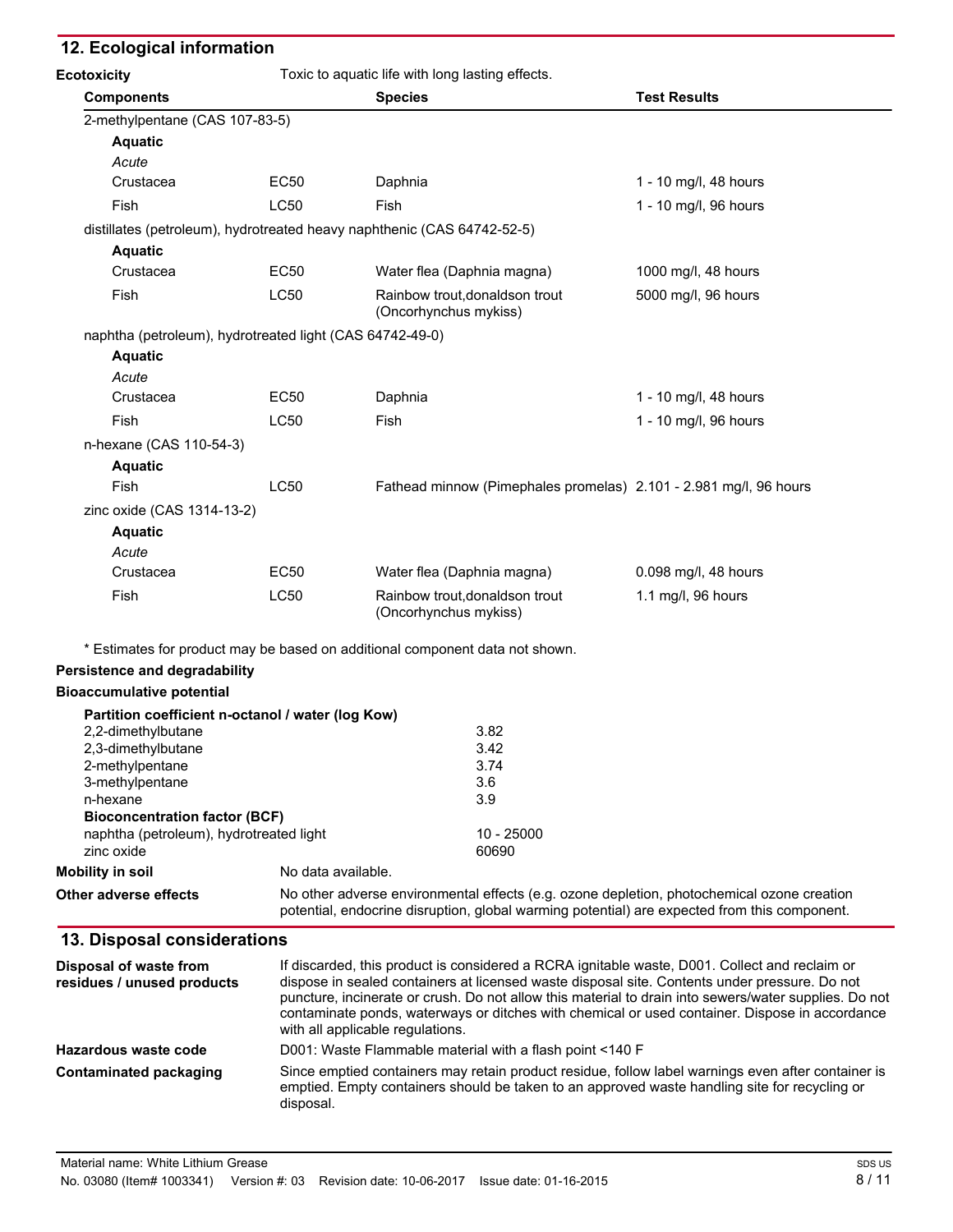# **14. Transport information**

| <b>DOT</b>                        |                                                                                                      |
|-----------------------------------|------------------------------------------------------------------------------------------------------|
| <b>UN number</b>                  | UN1950                                                                                               |
| UN proper shipping name           | Aerosols, flammable, Limited Quantity                                                                |
| <b>Transport hazard class(es)</b> |                                                                                                      |
| <b>Class</b>                      | 2.1                                                                                                  |
| <b>Subsidiary risk</b>            |                                                                                                      |
| Label(s)                          | 2.1                                                                                                  |
| Packing group                     | Not applicable.                                                                                      |
|                                   | Special precautions for user Read safety instructions, SDS and emergency procedures before handling. |
| <b>Special provisions</b>         | N82                                                                                                  |
| <b>Packaging exceptions</b>       | 306                                                                                                  |
| Packaging non bulk                | None                                                                                                 |
| Packaging bulk                    | None                                                                                                 |
| <b>IATA</b>                       |                                                                                                      |
| <b>UN number</b>                  | <b>UN1950</b>                                                                                        |
| UN proper shipping name           | Aerosols, flammable, Limited Quantity                                                                |
| <b>Transport hazard class(es)</b> |                                                                                                      |
| <b>Class</b>                      | 2.1                                                                                                  |
| <b>Subsidiary risk</b>            |                                                                                                      |
| Packing group                     | Not applicable.                                                                                      |
| <b>ERG Code</b>                   | 10 <sub>L</sub>                                                                                      |
|                                   | Special precautions for user Read safety instructions, SDS and emergency procedures before handling. |
| <b>Other information</b>          |                                                                                                      |
| Passenger and cargo               | Allowed with restrictions.                                                                           |
| aircraft                          |                                                                                                      |
| <b>Cargo aircraft only</b>        | Allowed with restrictions.                                                                           |
| <b>IMDG</b>                       |                                                                                                      |
| <b>UN number</b>                  | <b>UN1950</b>                                                                                        |
| UN proper shipping name           | AEROSOLS, LIMITED QUANTITY                                                                           |
| <b>Transport hazard class(es)</b> |                                                                                                      |
| <b>Class</b>                      | $\overline{2}$                                                                                       |
| <b>Subsidiary risk</b>            |                                                                                                      |
| Packing group                     | Not applicable.                                                                                      |
| <b>Environmental hazards</b>      |                                                                                                      |
| <b>Marine pollutant</b>           | No.                                                                                                  |
| EmS                               | Not available.                                                                                       |
|                                   | Special precautions for user Read safety instructions, SDS and emergency procedures before handling. |

# **15. Regulatory information**

| US federal regulations                         | This product is a "Hazardous Chemical" as defined by the OSHA Hazard Communication<br>Standard, 29 CFR 1910, 1200.           |
|------------------------------------------------|------------------------------------------------------------------------------------------------------------------------------|
|                                                | TSCA Section 12(b) Export Notification (40 CFR 707, Subpt. D)                                                                |
| Not regulated.                                 |                                                                                                                              |
| <b>SARA 304 Emergency release notification</b> |                                                                                                                              |
| Not regulated.                                 |                                                                                                                              |
|                                                | OSHA Specifically Regulated Substances (29 CFR 1910.1001-1050)                                                               |
| Not regulated.                                 |                                                                                                                              |
|                                                | US EPCRA (SARA Title III) Section 313 - Toxic Chemical: Listed substance                                                     |
| n-hexane (CAS 110-54-3)                        |                                                                                                                              |
| zinc oxide (CAS 1314-13-2)                     |                                                                                                                              |
|                                                | <b>CERCLA Hazardous Substance List (40 CFR 302.4)</b>                                                                        |
| n-hexane (CAS 110-54-3)                        | Listed.                                                                                                                      |
| zinc oxide (CAS 1314-13-2)                     | Listed.                                                                                                                      |
|                                                | <b>CERCLA Hazardous Substances: Reportable quantity</b>                                                                      |
| n-hexane (CAS 110-54-3)                        | 5000 LBS                                                                                                                     |
|                                                | Spills or releases resulting in the loss of any ingredient at or above its RQ require immediate notification to the National |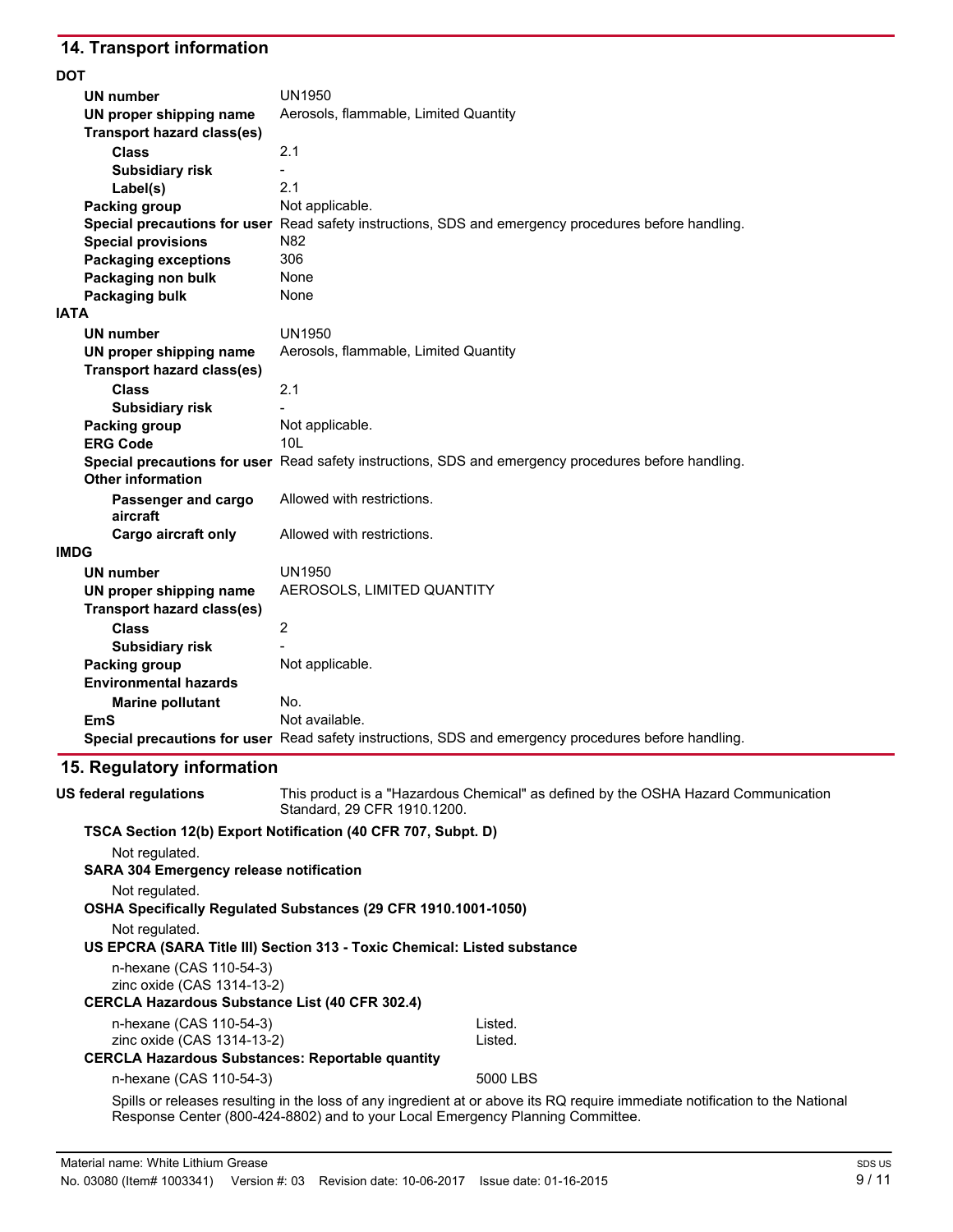|            | n-hexane (CAS 110-54-3)                                                                                                                                                                          | Clean Air Act (CAA) Section 112 Hazardous Air Pollutants (HAPs) List                                                                |                                                                                                                        |
|------------|--------------------------------------------------------------------------------------------------------------------------------------------------------------------------------------------------|-------------------------------------------------------------------------------------------------------------------------------------|------------------------------------------------------------------------------------------------------------------------|
|            | Not regulated.                                                                                                                                                                                   | Clean Air Act (CAA) Section 112(r) Accidental Release Prevention (40 CFR 68.130)                                                    |                                                                                                                        |
|            | <b>Safe Drinking Water Act</b><br>(SDWA)                                                                                                                                                         | Not regulated.                                                                                                                      |                                                                                                                        |
|            | <b>Food and Drug</b><br><b>Administration (FDA)</b>                                                                                                                                              | Not regulated.                                                                                                                      |                                                                                                                        |
|            |                                                                                                                                                                                                  | Superfund Amendments and Reauthorization Act of 1986 (SARA)                                                                         |                                                                                                                        |
|            | <b>Section 311/312</b><br><b>Hazard categories</b>                                                                                                                                               | Immediate Hazard - Yes<br>Delayed Hazard - Yes<br>Fire Hazard - Yes<br>Pressure Hazard - Yes<br>Reactivity Hazard - No              |                                                                                                                        |
|            | <b>SARA 302 Extremely</b><br>hazardous substance                                                                                                                                                 | No.                                                                                                                                 |                                                                                                                        |
|            | <b>US state regulations</b>                                                                                                                                                                      |                                                                                                                                     |                                                                                                                        |
| (a)        |                                                                                                                                                                                                  |                                                                                                                                     | US. California. Candidate Chemicals List. Safer Consumer Products Regulations (Cal. Code Regs, tit. 22, 69502.3, subd. |
|            | liquefied petroleum gas (CAS 68476-86-8)<br>n-hexane (CAS 110-54-3)                                                                                                                              | distillates (petroleum), hydrotreated heavy naphthenic (CAS 64742-52-5)<br>naphtha (petroleum), hydrotreated light (CAS 64742-49-0) |                                                                                                                        |
|            |                                                                                                                                                                                                  | US. New Jersey Worker and Community Right-to-Know Act                                                                               |                                                                                                                        |
|            | 2,2-dimethylbutane (CAS 75-83-2)<br>2,3-dimethylbutane (CAS 79-29-8)<br>2-methylpentane (CAS 107-83-5)<br>n-hexane (CAS 110-54-3)<br>zinc oxide (CAS 1314-13-2)                                  | naphtha (petroleum), hydrotreated light (CAS 64742-49-0)                                                                            |                                                                                                                        |
|            | US. Massachusetts RTK - Substance List                                                                                                                                                           |                                                                                                                                     |                                                                                                                        |
|            | 2,2-dimethylbutane (CAS 75-83-2)<br>2,3-dimethylbutane (CAS 79-29-8)<br>2-methylpentane (CAS 107-83-5)<br>3-methylpentane (CAS 96-14-0)<br>n-hexane (CAS 110-54-3)<br>zinc oxide (CAS 1314-13-2) | naphtha (petroleum), hydrotreated light (CAS 64742-49-0)                                                                            |                                                                                                                        |
|            |                                                                                                                                                                                                  | US. Pennsylvania Worker and Community Right-to-Know Law                                                                             |                                                                                                                        |
|            | 2,2-dimethylbutane (CAS 75-83-2)<br>2,3-dimethylbutane (CAS 79-29-8)<br>2-methylpentane (CAS 107-83-5)<br>3-methylpentane (CAS 96-14-0)<br>n-hexane (CAS 110-54-3)<br>zinc oxide (CAS 1314-13-2) | naphtha (petroleum), hydrotreated light (CAS 64742-49-0)                                                                            |                                                                                                                        |
|            | <b>US. Rhode Island RTK</b>                                                                                                                                                                      |                                                                                                                                     |                                                                                                                        |
|            | n-hexane (CAS 110-54-3)                                                                                                                                                                          | distillates (petroleum), hydrotreated heavy naphthenic (CAS 64742-52-5)<br>naphtha (petroleum), hydrotreated light (CAS 64742-49-0) |                                                                                                                        |
|            | US. California Proposition 65                                                                                                                                                                    |                                                                                                                                     | WARNING: This product contains a chemical known to the State of California to cause cancer.                            |
|            |                                                                                                                                                                                                  | US - California Proposition 65 - CRT: Listed date/Carcinogenic substance                                                            |                                                                                                                        |
|            | titanium dioxide (CAS 13463-67-7)                                                                                                                                                                |                                                                                                                                     | Listed: September 2, 2011                                                                                              |
| <b>EPA</b> | Volatile organic compounds (VOC) regulations                                                                                                                                                     |                                                                                                                                     |                                                                                                                        |
|            | VOC content (40 CFR<br>51.100(s)                                                                                                                                                                 | 100 %                                                                                                                               |                                                                                                                        |
|            | <b>Consumer products</b><br>(40 CFR 59, Subpt. C)                                                                                                                                                | Not regulated                                                                                                                       |                                                                                                                        |